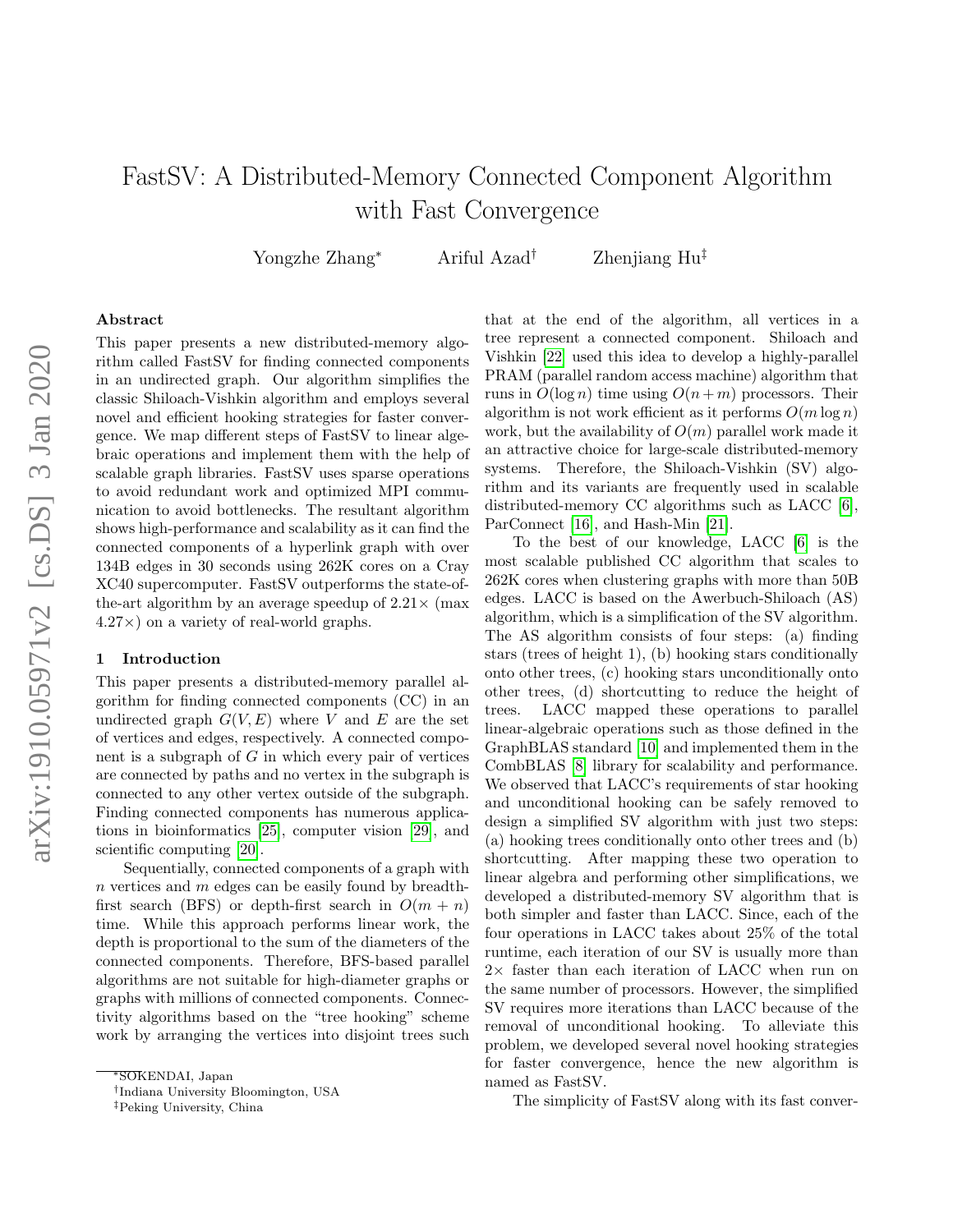gence schemes makes it suitable for distributed-memory platforms. We map different steps of FastSV to linearalgebraic operations and implemented the algorithm using the CombBLAS library. We choose CombBLAS due to its high scalability and the fact that the state-of-theart connected component algorithm LACC and ParConnect also rely on CombBLAS. We further employ several optimization techniques for eliminating communication bottlenecks. The resultant algorithm is highly parallel as it scales up to 262, 144 cores of a Cray XC40 supercomputer and can find CCs from graphs with billions of vertices and hundreds of billions of edges in just 30 seconds. FastSV advances the state-of-the-art in parallel CC algorithm as it is on average  $2.21\times$  faster than the previous fastest algorithm LACC. Overall, we made the following technical contributions in this paper:

- We develop a simple and efficient algorithm FastSV for finding connected components in distributed memory. FastSV uses novel hooking strategies for fast convergence.
- We present FastSV using a handful of Graph-BLAS operations and implement the algorithm in CombBLAS for distributed-memory platforms and in SuiteSparse:GraphBLAS for shared-memory platforms. We dynamically use sparse operations to avoid redundant work and optimize MPI communication to avoid bottlenecks.
- Both shared- and distributed-memory implementations of FastSV are significantly faster than the stateof-the-art algorithm LACC. The distributed-memory implementation of FastSV can find CCs in a hyperlink graph with 3.27B vertices and 124.9B edges in just 30 seconds using 262K cores of a XC40 supercomputer.

#### 2 Background

2.1 Notations. This paper assumes the connected component algorithm to be performed on an undirected graph  $G = (V, E)$  with *n* vertices and *m* edges. For each vertex  $v \in V$ , we use  $N(v)$  to denote v's neighbors, the set of vertices adjacent to  $v$ . We use *pointer graph* to refer to an auxiliary directed graph  $G_p = (V, E_p)$  for G, where for every vertex  $v \in V$  there is exactly one directed edge  $(v, v_1) \in E_p$  and  $v_1 \leq v$ . If we ignore the self-loops  $(v, v) \in E_p$ ,  $G_p$  defines a forest of directed rooted trees where every vertex can follow the directed edges to reach the root vertex. In  $G_p$ , a tree is called a star if every vertex in the tree points to a root vertex (a root points to itself).

2.2 GraphBLAS. Expressing graph algorithms in the language of linear algebra is appealing. By using a small set of matrix and vector (linear algebra) operations, many scalable graph algorithms can be described clearly, the parallelism is hidden for the programmers, and the high performance can be achieved by performance experts implementing those primitives on various architectures. Several independent systems have emerged that use matrix algebra to perform graph computations [\[8,](#page-10-8) [14,](#page-10-9) [23\]](#page-10-10). Recently, GraphBLAS [\[10\]](#page-10-7) defines a standard set of linear-algebraic operations (and C APIs [\[11\]](#page-10-11)) for implementing graph algorithms. In this paper, we will use the functions from the Graph-BLAS API to describe our algorithms due to its conciseness. Our distributed implementation is based on CombBLAS [\[8\]](#page-10-8).

2.3 The original SV algorithm. The SV algorithm stores the connectivity information in a forest of rooted trees, where each vertex v maintains a field  $f[v]$  through which it points to either itself or another vertex in the same connected component. All vertices in a tree belong to the same component, and at termination of the algorithm, all vertices in a connected component belong to the same tree. Each tree has a designated root (a vertex having a self-loop) that serves as the representative vertex for the corresponding component. This data structure is called a pointer graph, which changes dynamically during the course of the algorithm.

The algorithm begins with  $n$  single-vertex trees and iteratively merges trees to find connected components. Each iteration of the original SV algorithm performs a sequence of four operations: (a) conditional hooking, (b) shortcutting, (c) unconditional hooking and (d) another shortcutting. Here, hooking is a process where the root of a tree becomes a child of a vertex from another tree. Conditional hooking of a root  $u$  is allowed only when  $u$ 's id is larger than the vertex which  $u$  is hooked into. Unconditional hooking can hook any trees that remained unchanged in the preceding conditional hooking. The shortcutting step reduces the height of trees by replacing a vertex's parent by its grandparent. With these four steps the SV algorithm is guaranteed to finish in  $O(\log n)$  iterations, where each iteration performs  $O(m)$  parallel work.

The original Shiloach-Vishkin paper mentioned that the last shortcutting is for a simpler proof of their algorithm. Hence, it can be removed without sacrificing correctness or convergence speed. If we remove unconditional hooking, the algorithm is still correct, but it may need  $O(n)$  iterations in the worst case. Nevertheless, practical parallel algorithms often remove the unconditional hooking [\[24,](#page-10-12) [31\]](#page-11-0) because it needs to keep track of unchanged trees (also known as stagnant trees), which is expensive, especially in distributed memory. We fol-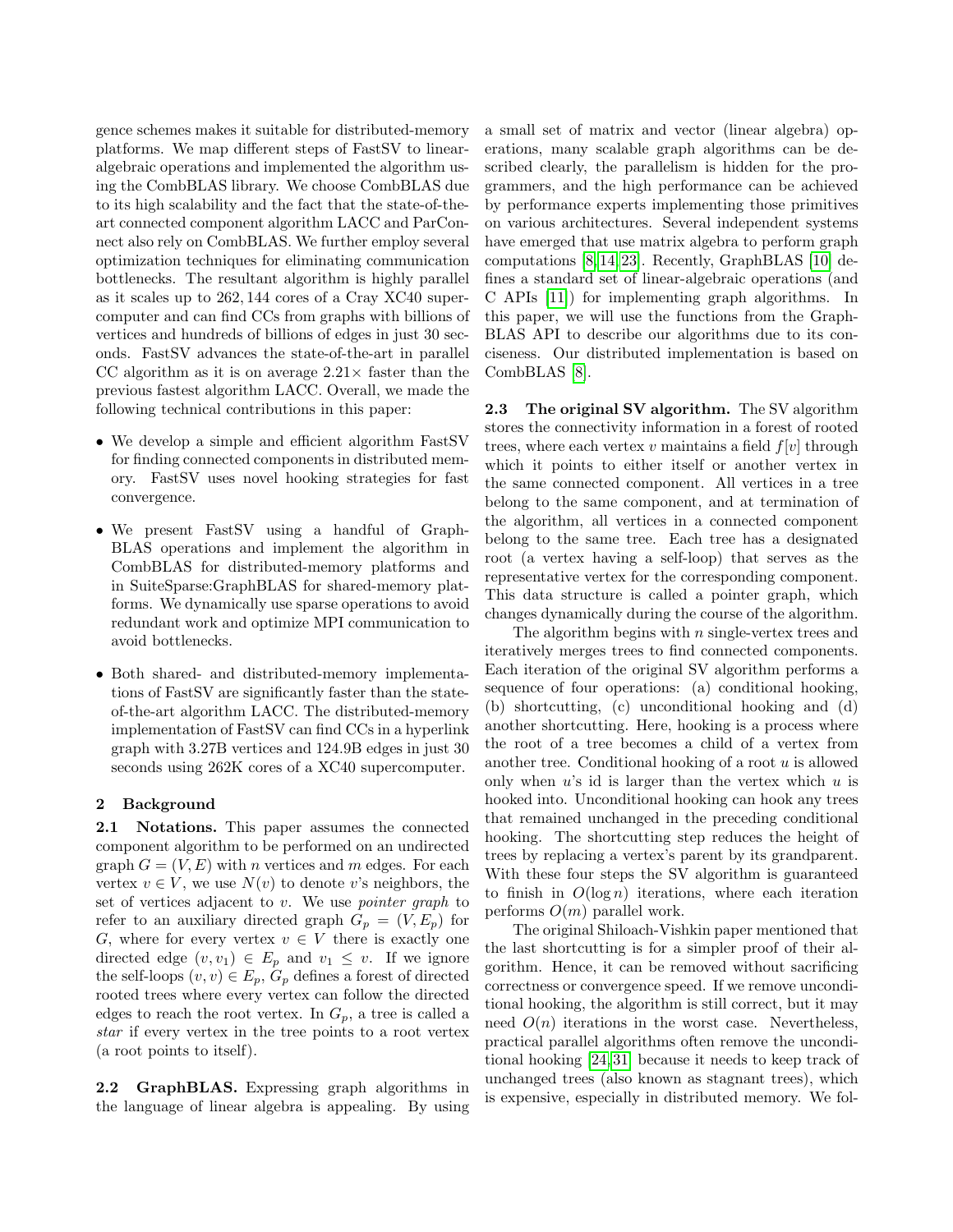<span id="page-2-0"></span>Algorithm 1 The SV algorithm. Input: An undirected graph  $G(V, E)$ . **Output:** The parent vector f.

|     | 1: procedure $SV(V, E)$                    |  |  |  |  |  |
|-----|--------------------------------------------|--|--|--|--|--|
| 2:  | for every vertex $u \in V$ do              |  |  |  |  |  |
| 3:  | $f[u], f_{next}[u] \leftarrow u$           |  |  |  |  |  |
| 4:  | repeat                                     |  |  |  |  |  |
| 5:  | $\triangleright$ Step 1: Tree hooking      |  |  |  |  |  |
| 6:  | for every $(u, v) \in E$ do in parallel    |  |  |  |  |  |
| 7:  | if $f[u] = f[f[u]]$ and $f[v] < f[u]$ then |  |  |  |  |  |
| 8:  | $f_{next}[f[u]] \leftarrow f[v]$           |  |  |  |  |  |
| 9:  | $f \leftarrow f_{next}$                    |  |  |  |  |  |
| 10: | $\triangleright$ Step 2: Shortcutting      |  |  |  |  |  |
| 11: | for every $u \in V$ do in parallel         |  |  |  |  |  |
| 12: | if $f[u] \neq f[f[u]]$ then                |  |  |  |  |  |
| 13. | $f_{\text{next}}[u] \leftarrow f[f[u]]$    |  |  |  |  |  |
| 14: | $f \leftarrow f_{next}$                    |  |  |  |  |  |
| 15: | <b>until</b> f remains unchanged           |  |  |  |  |  |

low the same route and use a simplified SV algorithm discussed next.

2.4 A simplified SV algorithm [Algorithm 1](#page-2-0) describes the simplified SV algorithm, which is the basis of our parallel algorithm. Initially, the parent  $f[u]$  of a vertex  $u$  is set to itself to denote  $n$  single-vertex trees. We additionally maintain a copy  $f_{\text{next}}$  of the parent vector so that the parallel algorithm reads from  $f$  and writes to  $f_{\text{next}}$ . Given a fixed ordering of vertices, each execution of [Algorithm 1](#page-2-0) generates exactly the same pointer graph after the ith iteration because of using separate vectors for reading and writing. Hence, the convergence pattern of this parallel algorithm is completely deterministic, making it suitable for massively-parallel distributed systems. By contrast, concurrent reading from and writing to a single vector f still deliver the correct connected components, but the structures of intermediate pointer graphs are not deterministic.

In each iteration, the algorithm performs tree hooking and shortcutting operations in order:

- Tree hooking (line 6–8): for every edge  $(u, v)$ , if u's parent  $f[u]$  is a root and  $f[v] < f[u]$ , then make  $f[u]$  point to  $f[v]$ . As mentioned before, the updated parents are stored in a separate vector  $f_{\text{next}}$  so the updated parents are not used in the current iteration.
- Shortcutting (line  $11-13$ ): if a vertex u does not point to a root vertex, make  $u$  point to its grandparent  $f[f[u]]$ .

The algorithm terminates when the parent vector remains unchanged in the latest iteration. At termination, every tree becomes a star, and vertices in a star

<span id="page-2-1"></span>

Figure 1: Two different ways of performing the tree hooking. (1) the original algorithm that hooks  $u$ 's parent  $f[u]$  to v's parent  $f[v]$ , (2) hook u's parent  $f[u]$  to v's grandparent  $f[f[v]]$ . Both strategies are correct and the latter one improves the convergence.

constitute a connected component. The correctness of this algorithm is discussed in previous work [\[15\]](#page-10-13). However, as mentioned before, without the unconditional hooking used in the original SV algorithm, we can no longer guarantee that [Algorithm 1](#page-2-0) converges in  $O(\log n)$ iterations. We will show in Section [5](#page-6-0) that [Algorithm 1](#page-2-0) indeed converges slowly, but does not require the worst case bound  $O(n)$  iterations for the practical graphs we considered. Nevertheless, the extra iterations needed by [Algorithm 1](#page-2-0) increase the runtime of parallel SV algorithms. To alleviate this problem, we develop several novel hooking schemes, ensuring that the improved algorithm FastSV is as simple as [Algorithm 1,](#page-2-0) but the former converges faster than the latter.

#### 3 The FastSV algorithm

In this section, we introduce four important optimizations for the simplified SV algorithm, obtaining FastSV with faster convergence.

**3.1 Hooking to grandparent.** In the original algorithm, the tree hooking is represented by the assignment  $f_{\text{next}}[f[u]] \leftarrow f[v]$  (line 8 in [Algorithm 1\)](#page-2-0) requiring  $f[u]$ to be a root vertex,  $(u, v) \in E$  and  $f[v] < f[u]$ . It is not hard to see, if we perform the tree hooking using  $v$ 's grandparent  $f[f[v]]$ , saying  $f_{\text{next}}[f[u]] \leftarrow f[f[v]]$ , the algorithm will still produce the correct answer. To show this, we visualize both operations in [Figure 1.](#page-2-1)

Suppose  $(u, v)$  is an edge in the input graph and  $f[v] \leq f[u]$ . The original hooking operation is represented by the green arrow in the figure, which hooks  $f[u]$  to v's parent  $f[v]$ . Then, our new strategy simply changes  $f[v]$  to v's grandparent  $f[f[v]]$ , resulting the red arrow from  $f[u]$  to  $f[f[v]]$ . It is not hard to see, as long as we choose a value like  $f[f[v]]$  such that it is in the same tree of  $v$ , we can easily prove the correctness of the algorithm. One can also expect that any value like  $f^k[v]$  (v's k-th level ancestor) will also work.

Intuitively, choosing a higher ancestor of  $v$  in the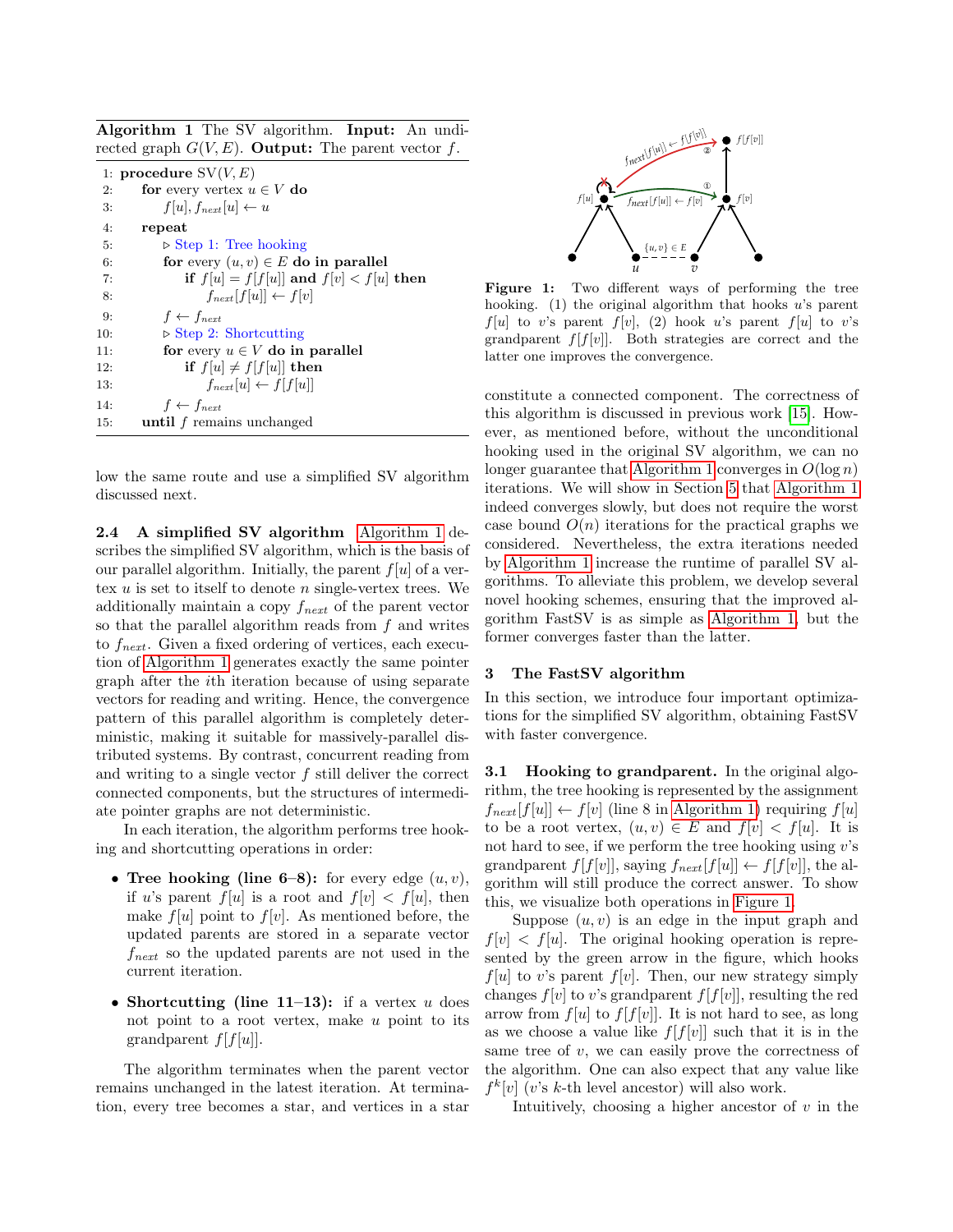<span id="page-3-0"></span>

Figure 2: The stochastic hooking strategy. Suppose there are two edges  $(u_1, v_1)$  and  $(u_2, v_2)$  activating the hooking operation. The red arrows are the potential modifications to the pointer graph due to our stochastic hooking strategy, which tries to hook a non-root vertex to another vertex. The solid line successfully modifies  $f[u_2]$ 's pointer to  $f[f[v_2]]$ , but the dashed lines do not take effect due to the ordering on the vertices.

tree hooking will likely create shorter trees, leading to faster convergence (all trees are stars at termination). However, finding higher ancestors may incur additional computational cost. Here, we choose grandparents  $f[f[v]]$  because they are needed in the shortcutting operation anyway; hence, using grandparents does not incur additional cost in the hooking operation.

3.2 Stochastic hooking. The original SV algorithm and [Algorithm 1](#page-2-0) always hooked the root of a tree onto another tree (see [Figure 1](#page-2-1) for an example). Therefore, the hooking operation in [Algorithm 1](#page-2-0) never breaks a tree into multiple parts and hooks different parts to different trees. This restriction is enforced by the equality check  $f[f[u]] = f[u]$  in line 7 of [Algorithm 1,](#page-2-0) which is only satisfied by roots and their children. We observed that this restriction is not necessary for the correctness of the SV algorithm. Intuitively, we can split a tree into multiple parts and hook them independently because these tree fragments will eventually be merged to a single connected component when the algorithm terminates. We call this strategy stochastic hooking.

The stochastic hooking strategy can be employed by simply removing the condition  $f[f[u]] = f[u]$  from line 7 of [Algorithm 1.](#page-2-0) Then, any part of a tree is allowed to hook onto another vertex when the other hooking conditions are satisfied. It should be noted that after removing the condition  $f[f[u]] = f[u]$ , it is possible that a tree may hook onto a vertex in the same tree. This will not affect the correctness though. In this case, the effect of stochastic hooking is similar to the shortcutting, which hooks a vertex to some other

<span id="page-3-1"></span>

Figure 3: The aggressive hooking strategy. Suppose there are two edges  $(u_1, v_1)$  and  $(u_2, v_2)$  activating the hooking operation. The green arrows represent the hooking strategies introduced so far, and the red arrows represent our aggressive hooking strategy where a vertex may point at one of its neighbor's grandparent. Some vertices may have multiple arrows (like  $u_2$ ), and which vertex to hook onto is decided by the ordering on the vertices.

vertex with a smaller identifier.

[Figure 2](#page-3-0) shows an example of stochastic hooking by the solid red arrow from  $f[u_2]$  to  $f[f[v_2]]$ . In the original algorithm,  $u_2$  does not modify its non-root parent  $f[u_2]$ 's pointer, but stochastic hooking changes  $f[u_2]$ 's pointer to one of u's neighbor's grandparent  $f[f[v_2]]$ . Suppose  $f[u_1]$  points to  $f[f[v_1]]$  after the tree hooking, we can see that  $f[u_1]$  and  $f[u_2]$  might be no longer in the same connected component (assuming  $f[f[v_1]]$ and  $f[f[v_2]]$  are in different trees). Possible splitting of trees is a policy that differs from the conventional SV algorithm, but it gives a non-root vertex an opportunity to be hooked. In [Figure 2,](#page-3-0)  $f[u_2]$ 's new parent  $f[f[v_2]]$  is smaller than  $f[u_1]$ , which can expedite the convergence.

[Algorithm 2](#page-4-0) presents the high-level description of FastSV using the new hooking strategies. Here,  $\xleftarrow{\min}$ denotes a compare-and-assign operation that updates an entry of  $f_{\text{next}}$  only when the right hand side is smaller. The stochastic hooking is shown in line 6– 7, and the shortcutting operation in line 12–13 is also affected by the removal of the predicate  $f[f[u]] = f[u]$ .

**3.3** Aggressive hooking. Next, we give a vertex u another chance to hook itself onto another tree whenever possible. This strategy is called aggressive hooking, performed by  $f_{next}[u] \stackrel{\text{min}}{\longleftarrow} f[f[v]]$  for all  $(u, v) \in E$ . [Figure 3](#page-3-1) gives an example of aggressive hooking by the red arrow for  $u_1$  and  $u_2$ . Here,  $u_1$ 's pointer will not be modified by any hooking operation introduced so far. Then, the aggressive hooking makes  $u_1$  point to its newest grandparents  $f[f[v_1]]$ , as if an additional shortcutting is performed. We should mention that the cost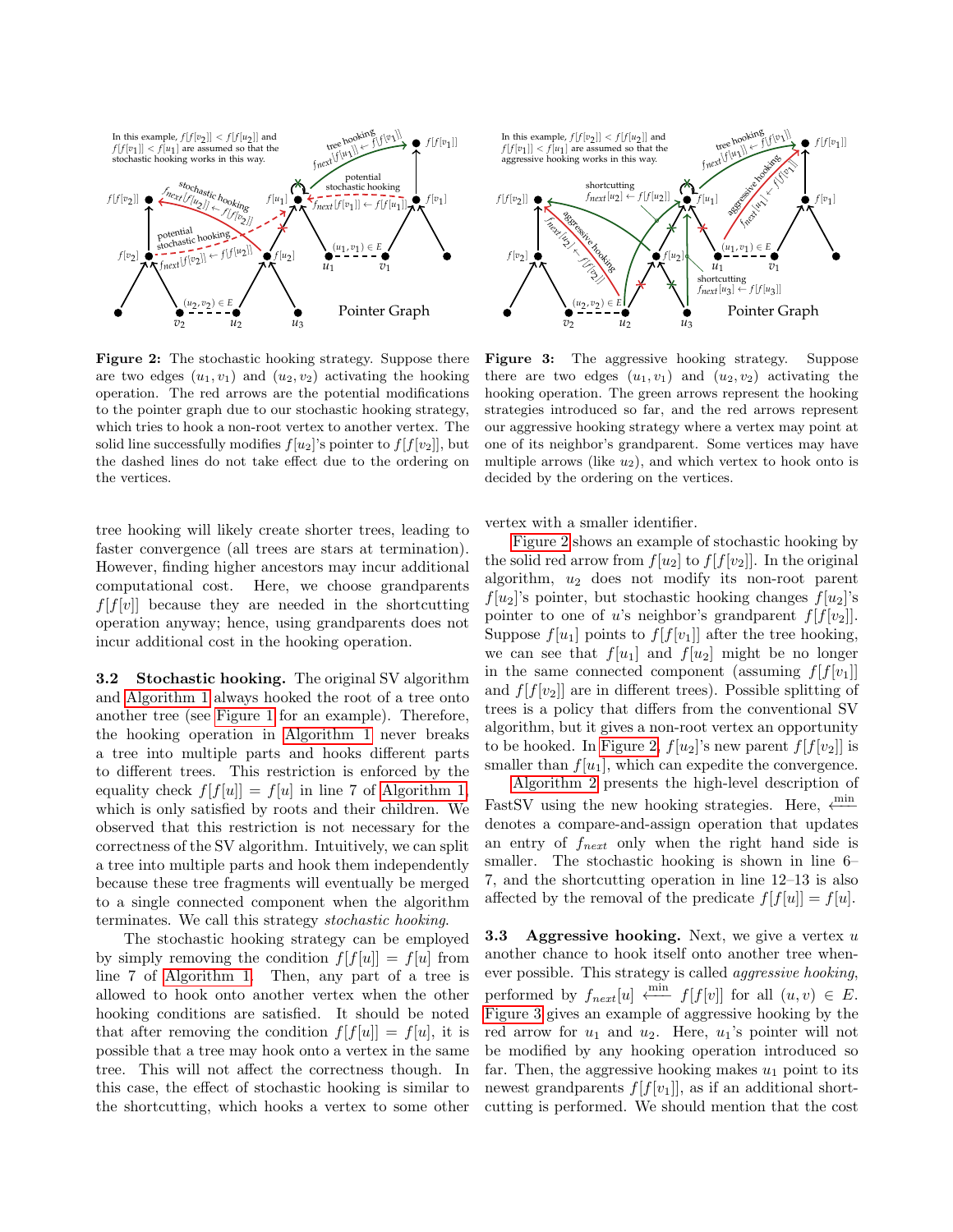<span id="page-4-0"></span>**Algorithm 2** The FastSV algorithm. **Input:**  $G(V, E)$ . Output: The parent vector f

|     | 1: procedure $FASTSV(V,E)$                              |
|-----|---------------------------------------------------------|
| 2:  | for every vertex $u \in V$ do                           |
| 3:  | $f[u], f_{next}[u] \leftarrow u$                        |
| 4:  | repeat                                                  |
| 5:  | $\triangleright$ Step 1: Stochastic hooking             |
| 6:  | for every $(u, v) \in E$ do in parallel                 |
| 7:  | $f_{\text{next}}[f[u]] \xleftarrow{\text{min}} f[f[v]]$ |
| 8:  | $\triangleright$ Step 2: Aggressive hooking             |
| 9:  | for every $(u, v) \in E$ do in parallel                 |
| 10: | $f_{\text{next}}[u] \xleftarrow{\min} f[f[v]]$          |
| 11: | $\triangleright$ Step 3: Shortcutting                   |
| 12: | for every $u \in V$ do in parallel                      |
| 13. | $f_{\text{next}}[u] \xleftarrow{\min} f[f[u]]$          |
| 14: | $f \leftarrow f_{next}$                                 |
| 15. | until $f[f]$ remains unchanged                          |

of an additional shortcutting  $f'_{next} \leftarrow f_{next}[f_{next}]$  is expensive due to the recalculation of grandparents, while the aggressive hooking is essentially a cheap elementwise operation over  $f$  by reusing some results in the stochastic hooking. We will discuss how they are implemented [Section 4.1.](#page-4-1)

For  $u_2$  in [Figure 3,](#page-3-1) it only performs the shortcutting operation  $f_{\text{next}}[u_2] \leftarrow f[f[u_2]]$  in the original algorithm, and now the aggressive hooking performs  $f_{\text{next}}[u_2] \leftarrow$  $f[f[v_2]]$ . Our implementation let  $f[u_2]$  point to the smaller one between  $f[f[u_2]]$  and  $f[f[v_2]]$ , which is expected to give the best convergence for vector  $f$ .

<span id="page-4-2"></span>**3.4 Early termination.** The last optimization is a generic one that applies to most variations of the SV algorithm. SV's termination is based on the stabilization of the parent vector  $f$ , which means even if  $f$  reaches the converged state (where every vertex points to the smallest vertex in its connected component), we need an additional iteration to verify that. We will see in [Sec](#page-6-1)[tion 5.2](#page-6-1) that for most real-world graphs, FastSV usually takes 5 to 10 iterations to converge. Hence, this additional iteration can consume a significant portion of the runtime. The removal of the last iteration is possible by detecting the stabilization of the grandparent  $f[f]$ instead of f. The following lemma ensures the correctness of this new termination condition.

LEMMA 3.1. After an iteration, if the grandparent  $f[f]$ remains unchanged, then the vector f will not be changed afterwards.

Proof. See [Appendix A.](#page-11-1)

In practice, we found that on most practical graphs, FastSV identifies all the connected components before

converged, and the last iteration always performs the shortcutting operation to turn the trees into stars. In such case, the grandparent vector  $f[f]$  converges one iteration earlier than f.

# 4 Implementation of FastSV in linear algebra

In this section, we first give the formal description of FastSV in GraphBLAS, a standardized set of linear algebra primitives for describing graph algorithms. We then present its linear algebra distributed-memory implementation in Combinatorial BLAS [\[8\]](#page-10-8) and discuss two optimization techniques for improving its performance.

<span id="page-4-1"></span>4.1 Implementation in GraphBLAS. In Graph-BLAS, we assume that the vertices are indexed from 0 to  $|V| - 1$ , then the vertices and their associated values are stored as GraphBLAS object GrB Vector. The graph's adjacency matrix is stored as a GraphBLAS object GrB Matrix. For completeness, we concisely describe the GraphBLAS functions used in our implementation below, where the formal descriptions of these functions can be found in the API document [\[10\]](#page-10-7). We use  $\emptyset$  to denote GrB\_NULL, which is fed to those ignored input parameters.

- The function  $\mathsf{GrB}.\text{mxv}(y, \emptyset, \text{accum}, \text{semiring}, \mathbf{A}, x, \emptyset)$ multiplies the matrix  $\bf{A}$  with the vector x on a semiring and outputs the result to the vector  $y$ . When the accumulator (a binary operation accum) is specified, the multiplication result is combined with  $y$ 's original value instead of overwriting it.
- The function GrB\_extract( $y, \emptyset, \emptyset, x$ , index, n,  $\emptyset$ ) extracts a sub-vector  $y$  from the specified positions in an input vector  $x$ . We can regard this operation as  $y[i] \leftarrow x[\text{index}[i]]$  for  $i \in [0 \dots n-1]$  where n is the length of the array *index* and also the vector  $y$ .
- The function GrB assign $(y, \emptyset, \text{accum}, x, \text{index}, n, \emptyset)$ assigns the entries from the input vector  $x$  to the specified positions of an output vector  $y$ . We can regard it as  $y[\text{index}[i]] \leftarrow x[i]$  for  $i \in [0 \dots n-1]$  where n is the length of the array *index* and also the vector  $x$ . accum is the same as the one in GrB\_mxv.
- <span id="page-4-3"></span>• The function GrB\_eWiseMult $(y, \emptyset, \emptyset, \text{binop}, x_1, x_2, \emptyset)$ performs the element-wise (generalized) multiplication on the intersection of elements of two vectors  $x_1$  and  $x_2$  and outputs the vector y.
- The function GrB Vector extractTuples(index, value,  $\&$ n, f) extracts the nonzero elements (tuples of index and value) from vector  $f$  into two separate arrays index and value. It returns the element count to n.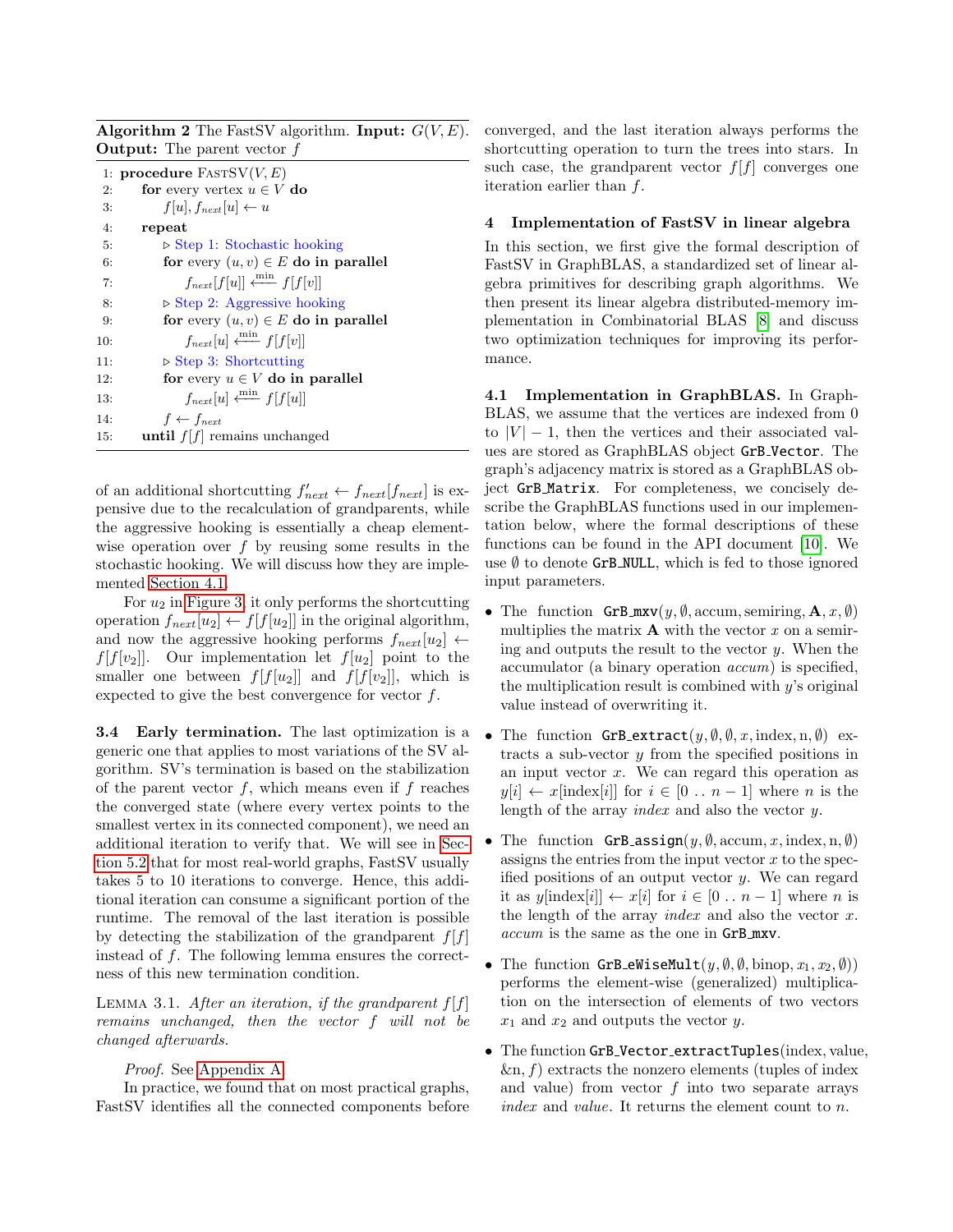For the rest functions, we have GrB Vector dup to duplicate a vector, GrB\_reduce to reduce a vector to a scalar value through a user-specified binary operation, and GrB Matrix nrows to obtain the dimension of a matrix.

[Algorithm 3](#page-5-0) describes the FastSV algorithm in GraphBLAS. Before every iteration, we calculate the initial grandparent *gf* for every vertex. First, we perform the stochastic hooking in line 10–11. GraphBLAS has no primitive that directly implements the parallelfor on an edge list (line 9 in [Algorithm 2\)](#page-4-0), so we have to first aggregate v's grandparent  $gf[v]$  to vertex u for every  $(u, v) \in E$ , obtaining the vector  $mngf[u] =$  $\min_{v \in N(u)} gf[v]$ . This can be implemented by a matrixvector multiplication  $mngf = \mathbf{A} \cdot gf$  using the (select2nd, min) semiring. Next, the hooking operation is implemented by the assignment  $f[f[u]] \leftarrow mngf[u]$  for every vertex  $u$ . This is exactly the **GrB** assign function in line 10 where the indices are the values of vector f extracted in either line 5 before the first iteration or line 16 from the previous iteration. The accumulator GrB MIN prevents the nondeterminism caused by the modification to the same entry of  $f$ , and the minimum operation gives the best convergence in practice.

Aggressive hooking is then implemented by an element-wise multiplication  $f \leftarrow \min(f, mnaf)$  in line 13. Although it is another operation in FastSV that performs the parallel-for on an edge list, it can reuse the vector mngf computed in the previous step, so the aggressive hooking is actually efficient. Shortcutting is also implemented by an the element-wise multiplication  $f \leftarrow \min(f, gf)$  in line 15. Next, we calculate the grandparent vector  $gf[u] \leftarrow f[f[u]]$ . It is implemented by the GrB extract function in line 18 where the indices are the values of f extracted in line 17.

At the end of each iteration, we calculate the number of modified entries in  $qf$  in line  $20 - 21$  to check whether the algorithm has converged or not. A copy of gf is stored in the vector dup for determining the termination in the next iteration.

<span id="page-5-1"></span>4.2 Distributed implementation using Comb-BLAS. The distributed version of FastSV is implemented in CombBLAS [\[8\]](#page-10-8). CombBLAS provides all operations needed for FastSV, but its API differs from the GraphBLAS standard. GraphBLAS's collections (matrices and vectors) are opaque datatypes whose internal representations (sparse or dense) are not exposed to users, but CombBLAS distinguishes them in the user interface. Then, GraphBLAS's functions often consist of multiple operations (like masking, accumulation and the main operation) as described in [Section 4.1,](#page-4-1) while in CombBLAS we usually perform a single operation

<span id="page-5-0"></span>Algorithm 3 The linear algebra FastSV algorithm. Input: The adjacency matrix A and the parent vector f. Output: The parent vector  $f$ .

|     | 1: procedure $\text{FASTSV}(\mathbf{A}, f)$                                                  |  |  |  |
|-----|----------------------------------------------------------------------------------------------|--|--|--|
| 2:  | $GrB_Matrix_nrows (kn, A)$                                                                   |  |  |  |
| 3:  | GrB_Vector_dup $(\&gf, f) \triangleright$ initial grandparent                                |  |  |  |
| 4:  | GrB_Vector_dup $(\& \text{dup}, \text{gf}) \triangleright \text{duplication of } \text{gf}$  |  |  |  |
| 5:  | $GrB\$ -Vector-dup $(\&mag, af)$                                                             |  |  |  |
| 6:  | GrB_Vector_extractTuples (index, value, $\&n, f$ )                                           |  |  |  |
| 7:  | $Sel2ndMin \leftarrow a$ (select2nd, Min) semiring                                           |  |  |  |
| 8:  | repeat                                                                                       |  |  |  |
| 9:  | $\triangleright$ Step 1: Stochastic hooking                                                  |  |  |  |
| 10: | GrB_mxv ( $mngf, \emptyset$ , GrB_MIN, Sel2ndMin, $\mathbf{A}, gf, \emptyset$ )              |  |  |  |
| 11: | GrB_assign $(f, \emptyset, \text{GrB}\_\text{MIN}, \text{mngf}, \text{value}, n, \emptyset)$ |  |  |  |
| 12: | $\triangleright$ Step 2: Aggressive hooking                                                  |  |  |  |
| 13: | GrB_eWiseMult $(f, \emptyset, \emptyset, \text{GrB}\_\text{MIN}, f, \text{mngf}, \emptyset)$ |  |  |  |
| 14: | $\triangleright$ Step 3: Shortcutting                                                        |  |  |  |
| 15: | GrB_eWiseMult $(f, \emptyset, \emptyset, \text{GrB}\_\text{MIN}, f, gf, \emptyset)$          |  |  |  |
| 16: | $\triangleright$ Step 4: Calculate grandparents                                              |  |  |  |
| 17: | $GrB\_\text{Vector-extractTuples}$ (index, value, $\&n, f$ )                                 |  |  |  |
| 18: | GrB_extract $(gf, \emptyset, \emptyset, f$ , value, n, $\emptyset$ )                         |  |  |  |
| 19: | $\triangleright$ Step 5: Check termination                                                   |  |  |  |
| 20: | GrB_eWiseMult $(df, \emptyset, \emptyset, GxB$ _ISNE, $dup, gf, \emptyset)$                  |  |  |  |
| 21: | GrB_reduce $(\∑, \emptyset, Add, diff, \emptyset)$                                           |  |  |  |
| 22: | GrB_assign $(\text{dup}, \emptyset, \emptyset, gp, \text{GrB}\_\text{ALL}, 0, \emptyset)$    |  |  |  |
| 23. | until sum $= 0$                                                                              |  |  |  |

at a time. Despite these differences, a straightforward implementation of FastSV on CombBLAS can be obtained by transforming each GraphBLAS function to the semantically equivalent ones in CombBLAS, using dense vectors in all scenarios.

The parallel complexity of the main linear algebraic operations used in FastSV (the vector variants of GrB extract and GrB assign, and the GrB mxv), as well as the potential optimizations are discussed in the LACC paper [\[6\]](#page-10-4). Due to the similarity of FastSV and LACC in the algorithm logic, they can be optimized by the similar optimization techniques. We briefly summarize them below.

Broadcasting-based implementation for the extract and assign operations. The extract and assign operations fetch or write data on the specified locations of a vector, which may cause a load balancing issue when there is too much access on a few locations. In FastSV, these locations are exactly the set of parent vertices in the pointer graph, and due to the skewed structure of the pointer graph, the root vertices (especially those belonging to a large component) will have extremely high workload. When using the default assign and extract implementations in CombBLAS via all-to-all communication, several processes become the bottleneck and slow down the whole operation significantly. The solution is a manual implementation of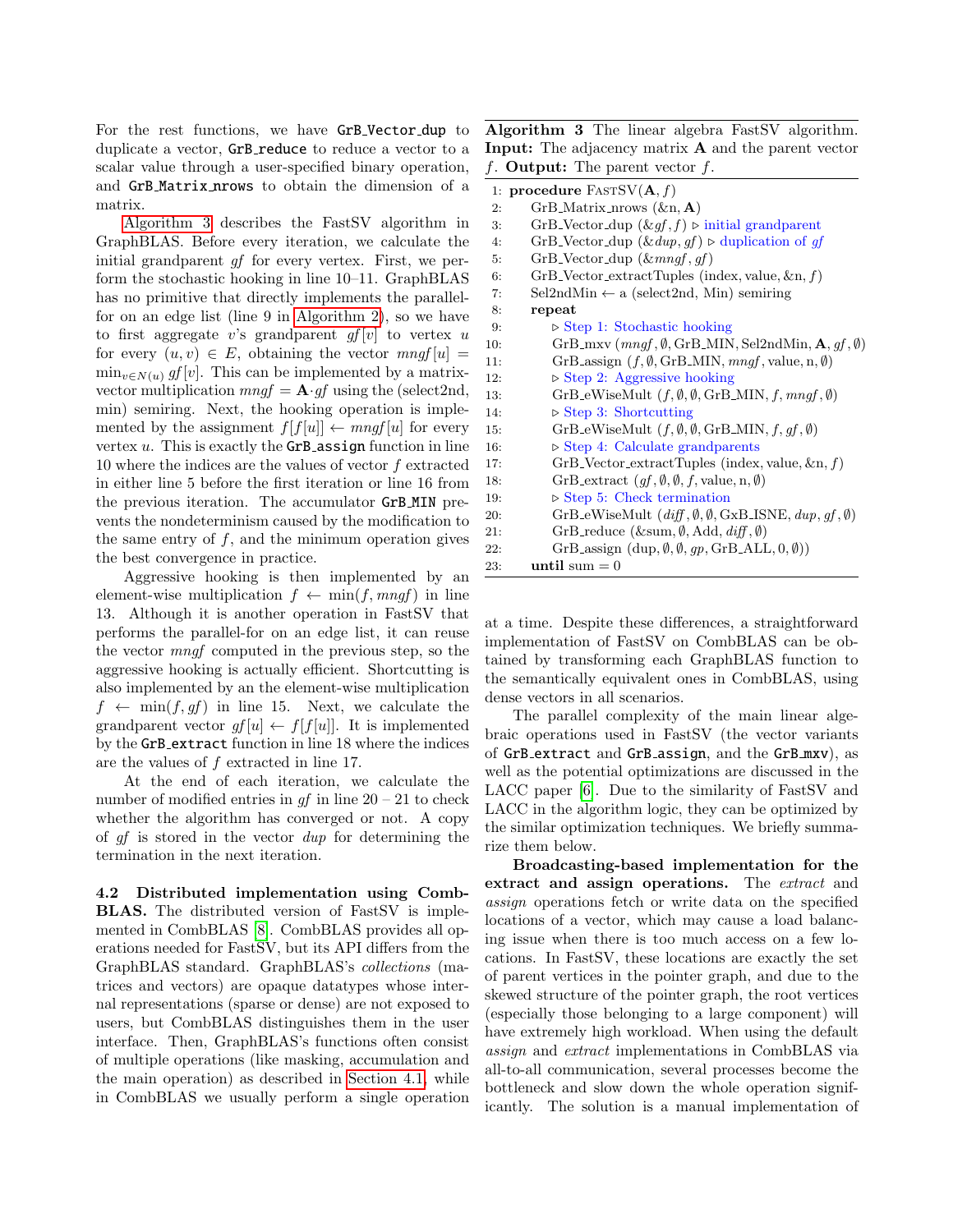these two operations via the detection of the hot spots and broadcasting the entries on those processes.

Taking advantage of the sparsity. The matrixvector multiplication  $mngf = \mathbf{A} \cdot gf$  is an expensive operation in FastSV (see our performance profiling in [Section 5.7\)](#page-8-0). The straightforward implementation naturally chooses the sparse-matrix dense-vector (SpMV) multiplication, since all the vectors in FastSV are dense vectors. Alternatively, we can use an incremental implementation by computing  $\Delta m n g f = \mathbf{A} \cdot (\Delta g f)$ , where  $\Delta gf = gf - gf_{prev}$  containing only the modified entries of gf is stored as a sparse vector, so the multiplication is the sparse-matrix sparse-vector multiplication (SpM-SpV) [\[5\]](#page-10-14). Depending on the sparsity of  $\Delta gf$ , SpMSpV could have much lower computation and communication cost than SpMV. We use a threshold on the portion of modified entries of gf to decide which method to use in each iteration, which effectively reduces the computation time. [Section 5.7](#page-8-0) presents a detailed evaluation.

# <span id="page-6-0"></span>5 Experiments

In this section, we evaluate various aspects of FastSV showing its fast convergence, shared- and distributedmemory performance, scalability and several other performance characteristics. We compare FastSV with LACC [\[6\]](#page-10-4) that has demonstrated superior performance over other distributed-memory parallel CC algorithms. [Table 1](#page-7-0) shows a diverse collection of large graphs used to evaluate CC algorithms. To the best of out knowledge, the Hyperlink graph [\[19\]](#page-10-15) with 3.27B vertices and 124.90B edges is the largest publicly available graph.

5.1 Evaluation platform. We evaluate the performance of distributed algorithms on NERSC Cori supercomputer. Each node of Cori has Intel KNL processor with 68 cores and 96GB of memory. All operations in CombBLAS are parallelized with OpenMP and MPI. Given  $p$  MPI processes, we always used a square  $\sqrt{p} \times \sqrt{p}$ process grid. In our experiments, we used 16 threads per MPI process. The execution pattern of our distributed algorithm follows the bulk synchronous parallel (BSP) model, where all MPI processes perform local computation followed by synchronized communication rounds.

We also show the shared-memory performance of FastSV in the SuiteSparse:GraphBLAS library [\[3\]](#page-10-16). These experiments are conducted on Amazon EC2's r5.4xlarge instance (128G memory, 16 threads).

<span id="page-6-1"></span>5.2 Speed of convergence. At first, we show how different hooking strategies impact the convergence of SV and FastSV algorithms. We start with the simplified SV algorithm [\(Algorithm 1\)](#page-2-0) and incrementally add

different hooking strategies as shown in [Figure 4.](#page-7-1) The rightmost bars report the number of iterations needed by LACC.

[Figure 4](#page-7-1) shows that the simplified SV without unconditional hooking can take up to  $1.57\times$  more iterations than LACC. We note that despite needing more iterations, [Algorithm 1](#page-2-0) can run faster than LACC in practice because each iteration of the former is faster than each iteration of the latter. [Figure 4](#page-7-1) demonstrates that SV converges faster as we incrementally apply advanced hooking strategies. In fact, every hooking strategy improves the convergence of some graphs, and their combination improves the convergence of all graphs. Finally, the early termination discussed in [Section 3.4](#page-4-2) always removes an additional iteration needed by other algorithms. With all improvements, sv5 which represents [Algorithm 2,](#page-4-0) on average reduces 35.0% iterations (min 20%, max 46.2%) from [Algorithm 1.](#page-2-0) Therefore, FastSV converges as quickly as, or faster than, LACC.

5.3 Performance in shared-memory platform using SuiteSparse:GraphBLAS. To check the correctness of [Algorithm 3,](#page-5-0) we implemented it in SuiteSparse:GraphBLAS, a multi-threaded implementation of the GraphBLAS standard. LACC also has an unoptimized SuiteSparse:GraphBLAS implementation available as part of the LAGraph library [\[18\]](#page-10-17). We compare the performance of [Figure 5](#page-7-2) and LACC in this setting on an Amazon EC2's r5.4xlarge instance with 16 threads. [Figure 5](#page-7-2) shows that FastSV is significantly faster than LACC (avg.  $8.66 \times$ , max  $13.81 \times$ ). Although both algorithms are designed for distributed-memory platforms, we still observe better performance of FastSV, thanks to its simplicity.

5.4 Performance in distributed-memory platform using CombBLAS. We now evaluate the performance of FastSV implemented using CombBLAS and compare its performance with LACC on the Cori supercomputer. Both algorithms are implemented in Comb-BLAS, so they share quite a lot of common operations and optimization techniques (see [Section 4.2\)](#page-5-1), making it a fair comparison between the two algorithms. Generally, FastSV operates with simpler computation logic and uses less expensive parallel operations than LACC. However, depending on the structure of the graph, LACC can detect the already converged connected components on the fly and can potentially use more sparse operations. Hence, the structure of the input graph often influences the relative performance of these algorithms.

[Figure 6](#page-8-1) summarizes the performance of FastSV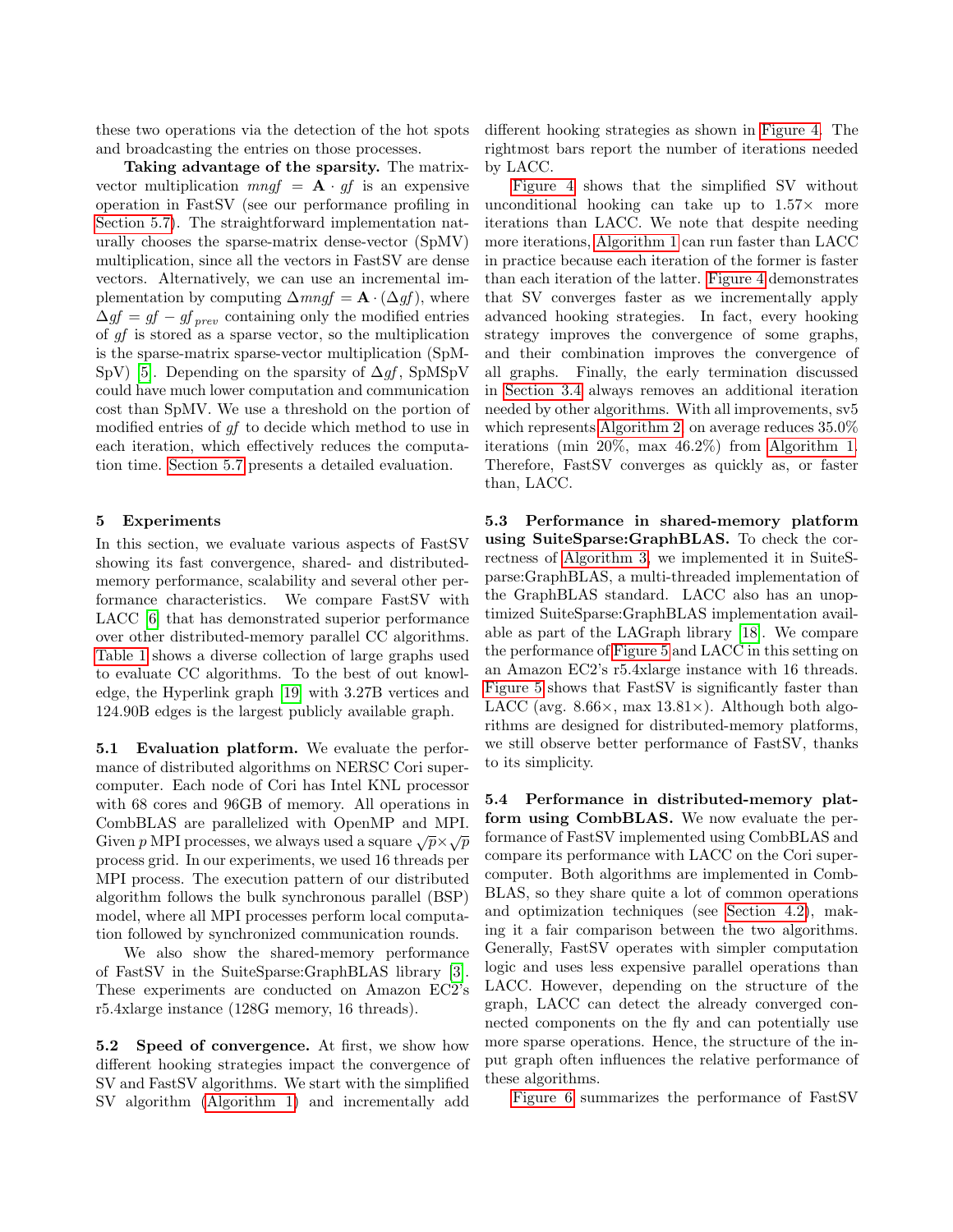<span id="page-7-0"></span>

| Graph                   | Vertices | Directed edges | Components | Description                                             |
|-------------------------|----------|----------------|------------|---------------------------------------------------------|
| $Queen_4147$            | 4.15M    | 166.82M        |            | 3D structural problem [13]                              |
| $kmer_A 2a$             | 170.73M  | 180.29M        | 5353       | Protein k-mer graphs from GenBank [13]                  |
| archaea                 | 1.64M    | 204.78M        | 59794      | archaea protein-similarity network [7]                  |
| $kmer_V1r$              | 214.01M  | 232.71M        | 9          | Protein k-mer graphs, from GenBank [13]                 |
| HV15R                   | 2.02M    | 283.07M        |            | Computational Fluid Dynamics Problem [13]               |
| uk-2002                 | 18.48M   | 298.11M        | 1990       | 2002 web crawl of .uk domain [13]                       |
| eukarya                 | 3.24M    | 359.74M        | 164156     | eukarya protein-similarity network [7]                  |
| $uk-2005$               | 39.45M   | 936.36M        | 7727       | 2005 web crawl of .uk domain [13]                       |
| twitter7                | 41.65M   | 1.47B          |            | twitter follower network [13]                           |
| SubDomain               | 82.92M   | 1.94B          | 246969     | 1st-level subdomain graph extracted from Hyperlink [19] |
| $sk-2005$               | 50.64M   | 1.95B          | 45         | 2005 web crawl of .sk domain [13]                       |
| MOLIERE <sub>2016</sub> | 30.22M   | 3.34B          | 4457       | automatic biomedical hypothesis generation system [13]  |
| Metaclust <sub>50</sub> | 282.20M  | 37.28B         | 15982994   | similarities of proteins in Metaclust50 [7]             |
| Hyperlink               | 3.27B    | 124.90B        | 29360027   | hyperlink graph extract from the Common Crawl [19]      |

Table 1: Graph datasets used to evaluate the parallel connected component algorithms.

<span id="page-7-1"></span>

Figure 4: Number of iterations the simplified SV takes after performing each of the optimizations (sv5 is exactly our FastSV algorithm), and the number of iterations LACC takes.

<span id="page-7-2"></span>

Figure 5: Performance of the parallel FastSV and LACC in SuiteSparse:GraphBLAS on six small graphs.

and LACC on twelve small datasets. We observe that both FastSV and LACC scale to 4096 cores on all the graphs, and for the majority of the graphs (8 out of 12), they continue scaling to 16384 cores. The four graphs on which they stop scaling are just too small that both algorithms finish within 2 seconds. FastSV outperforms LACC on all instances. On 256 cores, FastSV is  $2.80\times$  faster than LACC on average (min 1.66 $\times$ , max 4.27 $\times$ ). When increasing the number of nodes, the performance gap between FastSV and LACC shrinks slightly, but FastSV is still  $2.53\times$ ,  $1.97\times$  and  $1.61\times$  faster than LACC on average on 1024, 4096 and 16384 cores, respectively.

To see how the performance of FastSV and LACC are affected by the graph structure, we plot the average degree  $(|E|/|V|)$  and the speedup of FastSV over LACC for each graph (using 1024 cores) in [Figure 7.](#page-8-2) Generally, FastSV tends to outperform LACC by a sig-

nificant margin on denser graphs. This is mainly due to fewer matrix-vector multiplications used in FastSV, whose parallel complexity is highly related to the density of the graph. The outliers archaea and eukarya are graphs with a large number of small connected components: they have more than 30% converged vertices detected early. On such graphs, LACC's detection of converged connected components provides it with better opportunities to employ sparse operations, while such detection is not allowed in FastSV. Nevertheless, LACC's sparsity optimization still cannot compensate its high computational cost in each iteration.

5.5 Performance of FastSV with bigger graphs. We separately analyze the performance of FastSV and LACC on the two largest graphs in [Table 1.](#page-7-0) Hyperlink is perhaps the largest publicly available graph, making it the largest connectivity problem we can currently solve. Since each of these two graphs requires more than 1TB memory, it may be impossible to process them on a typical shared-memory server. [Figure 8](#page-8-3) shows the strong scaling of both algorithms and the better performance of FastSV. On the smaller graph Metaclust50, both algorithms scale to  $65,536$  cores where FastSV is  $1.47\times$ faster than LACC. On the Hyperlink graph containing 124.9 billion edges, they continue scaling to 262, 144 cores, where FastSV achieves an  $2.03\times$  speedup over the LACC algorithm.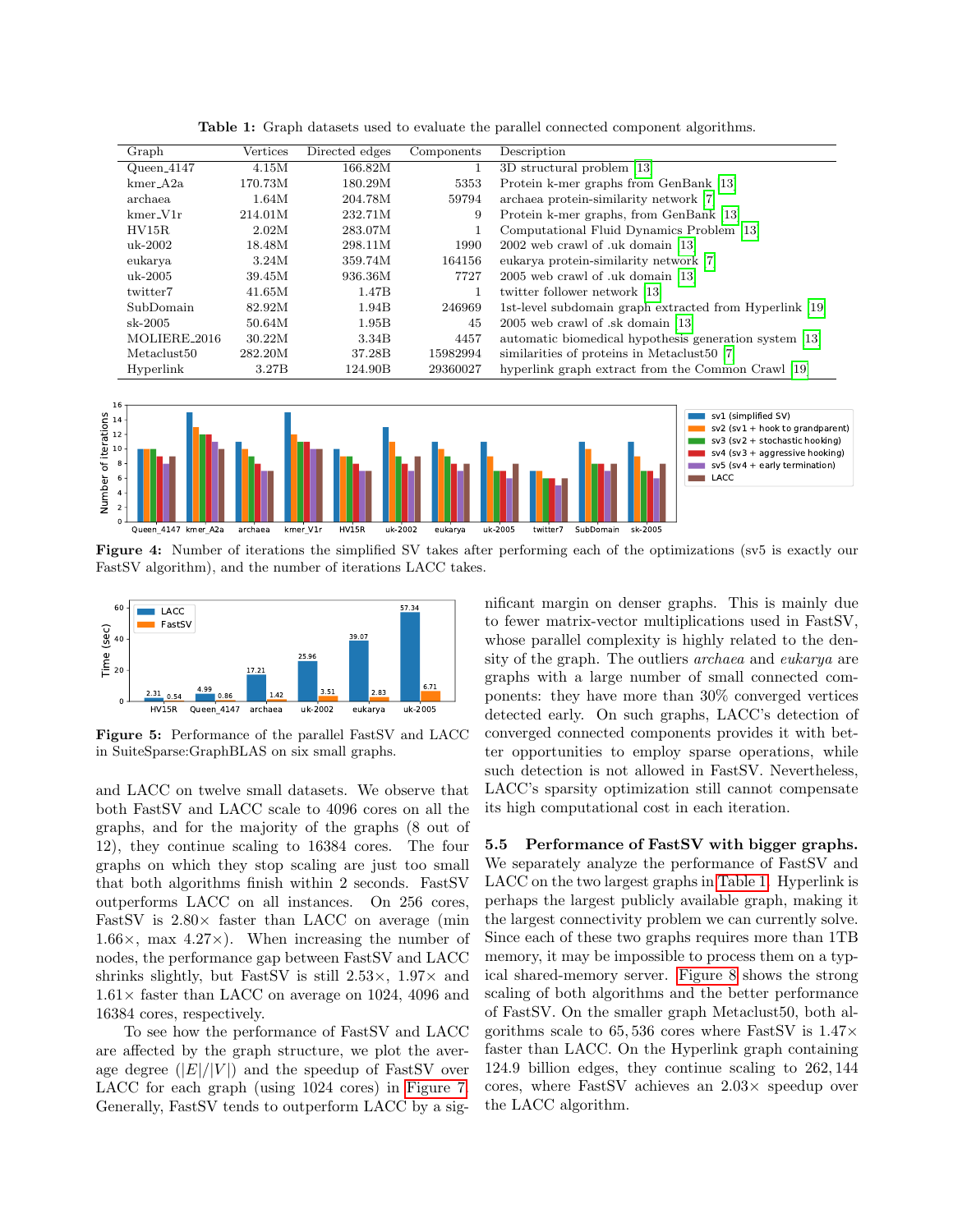<span id="page-8-1"></span>

Figure 6: Strong scaling of distributed-memory FastSV and LACC using up to 16384 cores (256 nodes).

<span id="page-8-2"></span>

Figure 7: The speedup of FastSV over LACC on twelve small datasets using 256 cores (bar chart) and each graph's density in terms of average vertex degree (line chart). A positive correlation between the two metrics can be observed, except for the two outliers archaea and eukarya.

5.6 Performance characteristics for operations. [Figure 9](#page-9-0) shows the execution time of FastSV by breaking the runtime into three parts: finding the grandparent, matrix-vector multiplication, the hooking operations. The time spent on checking the termination is omitted, since it is insignificant relative to other operations. Each of these operations contributes significantly to the total execution time. Finding the grandparent and the hooking operations basically reflect the parallel complexity of the extract and assign operations, and the ratio of them is relatively stable for all graphs. By contrast, the execution time of SpMV varies considerably across different graphs, because SpMV's complexity depends on the density of a graph.

<span id="page-8-0"></span>5.7 Execution time reduced by the sparsity optimization. As mentioned in [Section 4.2,](#page-5-1) FastSV dynamically selects SpMV or SpMSpV based on the

<span id="page-8-3"></span>

Figure 8: Performance of FastSV and LACC with two large graphs on CoriKNL (up to 262144 cores using 4096 nodes).

changes in the grandparent vector  $qf$ . This optimization is particularly effective for high-density graphs where SpMV usually dominates the runtime (see [Figure 9\)](#page-9-0). [Figure 10](#page-9-1) explains the benefit of sparsity with four representative graphs, where we plot the number of vertices modified in each iteration. We observe that only a small fraction of vertices participates in the last few iterations where SpMSpV can be used instead of SpMV. As shown by the red runtime lines in [Figure 10,](#page-9-1) the use of SpMSpV drastically reduces the runtime of the last few iterations.

## 6 Related work

Finding the connected components of an undirected graph is a well-studied problem in the PRAM model. Many of these algorithms such as the Shiloach-Vishkin (SV) algorithm assume the CRCW (concurrent-read and concurrent-write model) model. The SV algo-rithm [\[22\]](#page-10-3) takes  $O(\log n)$  time on  $O(m+n)$  processors.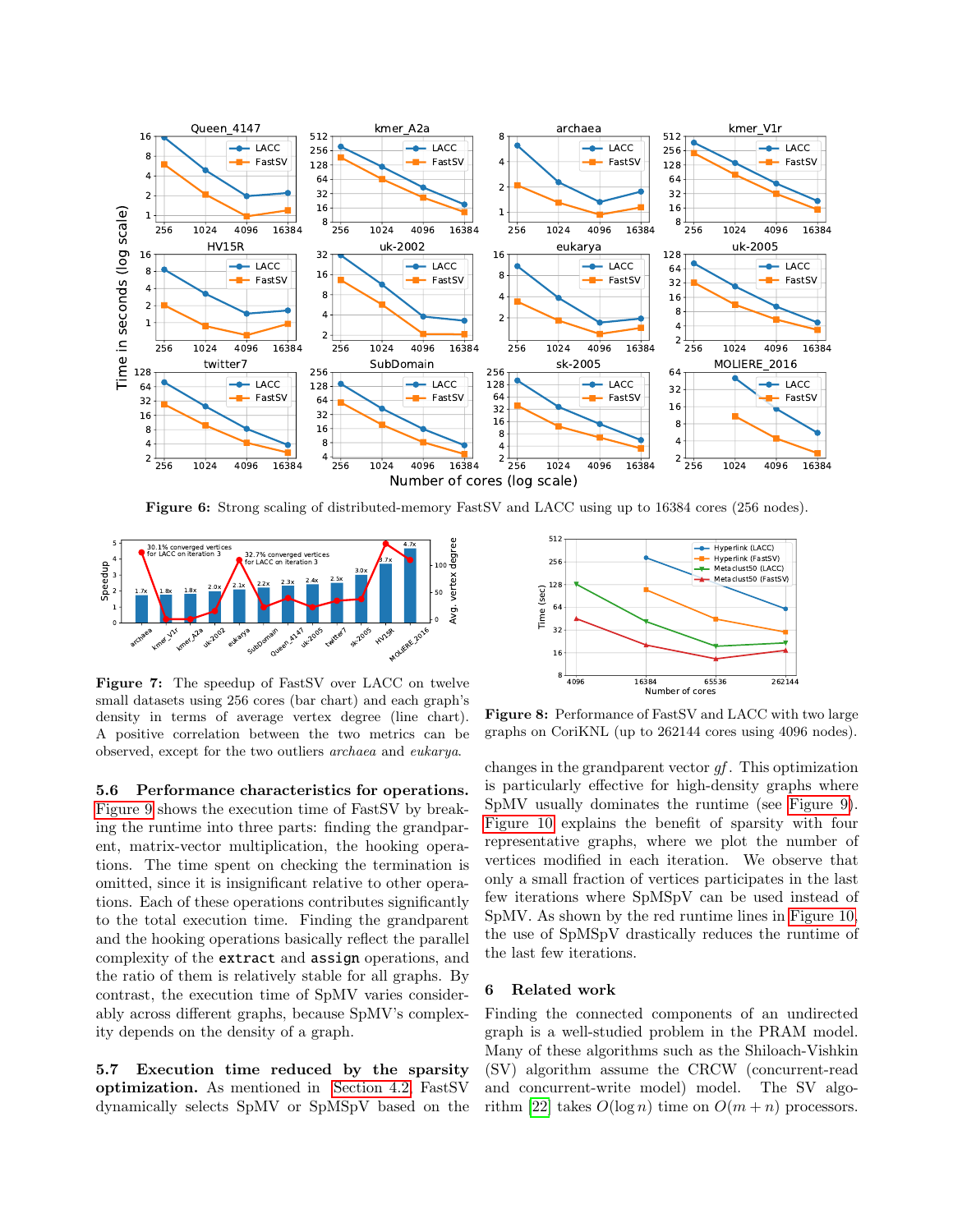<span id="page-9-0"></span>

Figure 9: Performance breakdown of FastSV on four representative graphs.

<span id="page-9-1"></span>

Figure 10: Percentage of vertices that participate in the SpMV (sparse matrix-vector multiplication) operation for each iteration (bar chart), and the runtime for SpMV (line chart). A vertex participates the SpMV if its grandparent gf is not changed in the previous iteration.

The Awerbuch-Shiloach (AS) algorithm [\[4\]](#page-10-20) is a simplification of SV by using a different termination condition. Transforming the complete SV or AS to distributedmemory is possible  $[6, 27]$  $[6, 27]$ , but the detection of stagnant trees in SV's unconditional hooking step is in fact not suitable for a distributed-memory implementation, which introduces considerable computation and communication cost. Therefore, we based our distributedmemory FastSV on a simplified SV algorithm preserving only the essential steps and introduce efficient hooking steps to ensure fast convergence in practice.

There are several distributed-memory connected component algorithms proposed in the literature. Parallel BFS is a popular method that are implemented and optimized in various systems [\[9,](#page-10-22) [12,](#page-10-23) [26,](#page-10-24) [32\]](#page-11-2), but its complexity is bounded by the diameter of the graph, so it is mainly used on small-world networks. LACC [\[6\]](#page-10-4) is

the state-of-the-art algorithm prior to our work, which guarantees the convergence in  $log(n)$  iterations by transforming the complete AS algorithm into linear algebra operations. FastSV's high performance comes from a much simplified computation logic than LACC. ParConnect [\[16\]](#page-10-5) is another distributed-memory algorithm that adaptively uses parallel BFS and SV and dynamically selects which method to use. For other software architectures, there are Hash-Min [\[21\]](#page-10-6) for MapReduce systems and S-V PPA [\[27\]](#page-10-21) for vertex-centric message passing systems [\[17\]](#page-10-25). MapReduce algorithms tend to perform poorly in the tightly-couple parallel systems our work targets, compared to the loosely-coupled architectures that are optimized for cloud workloads. The S-V PPA algorithm, due to the requirement of communicating between non-neighboring vertices, is only supported by several Pregel-like systems [\[1,](#page-10-26)[2,](#page-10-27)[30\]](#page-10-28), and these frameworks tend to have limited scalability on multi-core clusters due to the lack of multi-threading support.

## 7 Conclusion

In this paper, we present a new distributed-memory connected component algorithm FastSV that is scalable to hundreds of thousands processors on modern supercomputers. FastSV achieves its efficiency by first keeping the backbones of the Shiloach-Vishkin algorithm and then employing several novel hooking strategies for fast convergence. FastSV attains high performance by employing scalable GraphBLAS operations and optimized communication. Given the generic nature of our algorithm, it can be easily implemented for any computing platforms such as using Graph-BLAST [\[28\]](#page-10-29) for GPUs and can be programmed in most programming languages such as using pygraphblas (https://github.com/michelp/pygraphblas) in Python.

Finding CCs is a fundamental operation in many large-scale applications such as metagenome assembly and protein clustering. With the exponential growth of genomic data, these applications will generate graphs with billions of vertices and trillions of edges and will use upcoming exascale computers to solve science problems. FastSV is a step toward such data-driven science as it has the ability to process trillion-edge graphs using millions of cores. Overall, FastSV is generic enough to be used with existing libraries and scalable enough to be integrated with massively-parallel applications.

Acknoledgement. Funding for AA was provided by Exascale Computing Project (17-SC-20-SC), a collaborative effort of the U.S. Department of Energy Office of Science and the National Nuclear Security Administration. This work is also partially supported by the Japan Society for the Promotion of Science (JSPS) Grant-in-Aid for Scientific (S) No. 17H06099.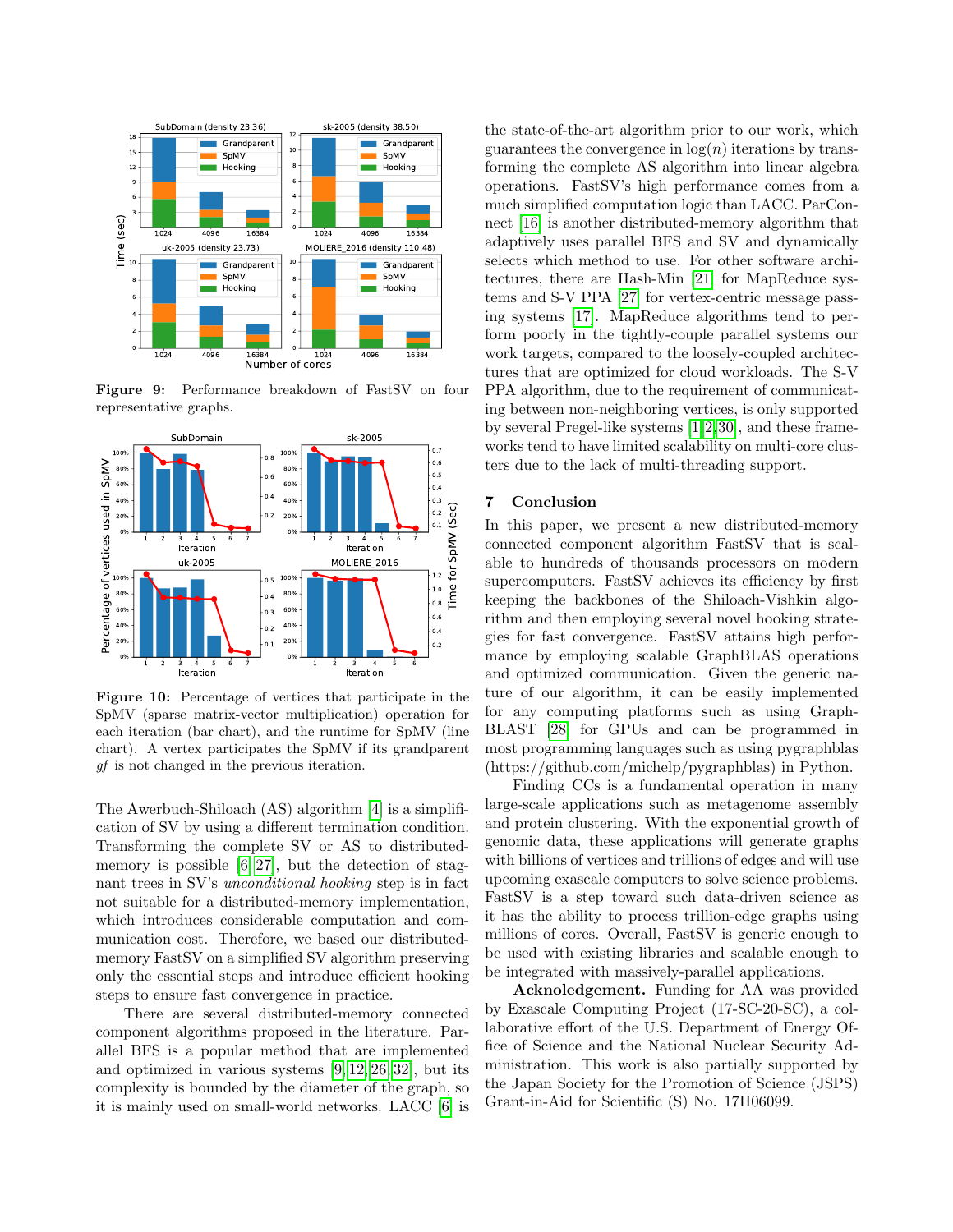#### References

- <span id="page-10-26"></span>[1] Apache Giraph. http://giraph.apache.org/.
- <span id="page-10-27"></span>[2] Pregel+. http://www.cse.cuhk.edu.hk/pregelplus/.
- <span id="page-10-16"></span>[3] SuiteSparse:GraphBLAS. http://faculty.cse.tamu.edu/davis/GraphBLAS.html.
- <span id="page-10-20"></span>[4] B. Awerbuch and Y. Shiloach. New connectivity and MSF algorithms for shuffle-exchange network and PRAM. IEEE Transactions on Computers, (10):1258– 1263, 1987.
- <span id="page-10-14"></span>[5] A. Azad and A. Buluç. A work-efficient parallel sparse matrix-sparse vector multiplication algorithm. In 2017 IEEE International Parallel and Distributed Processing Symposium (IPDPS), pages 688–697. IEEE, 2017.
- <span id="page-10-4"></span>[6] A. Azad and A. Buluc. LACC: A linear-algebraic algorithm for finding connected components in distributed memory. In Proceedings of the IPDPS, pages 2-12. IEEE, 2019.
- <span id="page-10-19"></span>[7] A. Azad, G. A. Pavlopoulos, C. A. Ouzounis, N. C. Kyrpides, and A. Buluç. HipMCL: a high-performance parallel implementation of the markov clustering algorithm for large-scale networks. Nucleic Acids Research, 46(6):e33–e33, 2018.
- <span id="page-10-8"></span>[8] A. Buluç and J. R. Gilbert. The combinatorial BLAS: Design, implementation, and applications. The International Journal of High Performance Computing Applications, 25(4):496–509, 2011.
- <span id="page-10-22"></span>[9] A. Buluc and K. Madduri. Parallel breadth-first search on distributed memory systems. In Proceedings of 2011 International Conference for High Performance Computing, Networking, Storage and Analysis, page 65. ACM, 2011.
- <span id="page-10-7"></span>[10] A. Buluc, T. Mattson, S. McMillan, J. Moreira, and C. Yang. Design of the GraphBLAS API for C. In 2017 IEEE International Parallel and Distributed Processing Symposium Workshops (IPDPSW), pages 643–652. IEEE, 2017.
- <span id="page-10-11"></span>[11] A. Buluc, T. Mattson, S. McMillan, J. Moreira, and C. Yang. The GraphBLAS C API specification. GraphBLAS. org, Tech. Rep., 2017.
- <span id="page-10-23"></span>[12] R. Chen, J. Shi, Y. Chen, and H. Chen. PowerLyra: Differentiated graph computation and partitioning on skewed graphs. In Proceedings of the Tenth European Conference on Computer Systems, page 1. ACM, 2015.
- <span id="page-10-18"></span>[13] T. A. Davis and Y. Hu. The University of Florida sparse matrix collection. ACM Transactions on Mathematical Software (TOMS), 38(1):1, 2011.
- <span id="page-10-9"></span>[14] K. Ekanadham, W. P. Horn, M. Kumar, J. Jann, J. Moreira, P. Pattnaik, M. Serrano, G. Tanase, and H. Yu. Graph programming interface (GPI): a linear algebra programming model for large scale graph computations. In Proceedings of the ACM International Conference on Computing Frontiers, pages 72– 81. ACM, 2016.
- <span id="page-10-13"></span>[15] J. Greiner. A comparison of parallel algorithms for connected components. In Proceedings of the sixth annual ACM symposium on Parallel algorithms and architectures, pages 16–25. ACM, 1994.
- <span id="page-10-5"></span>[16] C. Jain, P. Flick, T. Pan, O. Green, and S. Aluru. An adaptive parallel algorithm for computing connected components. IEEE Transactions on Parallel and Distributed Systems, 28(9):2428–2439, 2017.
- <span id="page-10-25"></span>[17] G. Malewicz, M. H. Austern, A. J. Bik, J. C. Dehnert, I. Horn, N. Leiser, and G. Czajkowski. Pregel: a system for large-scale graph processing. In SIGMOD, pages 135–146. ACM, 2010.
- <span id="page-10-17"></span>[18] T. Mattson, T. A. Davis, M. Kumar, A. Buluc, S. McMillan, J. Moreira, and C. Yang. Lagraph: A community effort to collect graph algorithms built on top of the graphblas. In IPDPS Workshops, pages 276– 284. IEEE, 2019.
- <span id="page-10-15"></span>[19] R. Meusel, S. Vigna, O. Lehmberg, and C. Bizer. Graph structure in the web—revisited: a trick of the heavy tail. In Proceedings of the 23rd international conference on World Wide Web, pages 427–432. ACM, 2014.
- <span id="page-10-2"></span>[20] A. Pothen and C.-J. Fan. Computing the block triangular form of a sparse matrix. ACM Transactions on Mathematical Software (TOMS), 16(4):303–324, 1990.
- <span id="page-10-6"></span>[21] V. Rastogi, A. Machanavajjhala, L. Chitnis, and A. D. Sarma. Finding connected components in map-reduce in logarithmic rounds. In 2013 IEEE 29th International Conference on Data Engineering (ICDE), pages 50–61. IEEE, 2013.
- <span id="page-10-3"></span>[22] Y. Shiloach and U. Vishkin. An  $O(\log n)$  parallel connectivity algorithm. Journal of Algorithms, 3:57– 67, 1982.
- <span id="page-10-10"></span>[23] N. Sundaram, N. Satish, M. M. A. Patwary, S. R. Dulloor, M. J. Anderson, S. G. Vadlamudi, D. Das, and P. Dubey. GraphMat: High performance graph analytics made productive. Proceedings of the VLDB Endowment, 8(11):1214–1225, 2015.
- <span id="page-10-12"></span>[24] M. Sutton, T. Ben-Nun, and A. Barak. Optimizing parallel graph connectivity computation via subgraph sampling. In 2018 IEEE International Parallel and Distributed Processing Symposium (IPDPS), pages 12– 21. IEEE, 2018.
- <span id="page-10-0"></span>[25] S. M. Van Dongen. Graph clustering by flow simulation. PhD thesis, 2000.
- <span id="page-10-24"></span>[26] R. S. Xin, J. E. Gonzalez, M. J. Franklin, and I. Stoica. GraphX: A resilient distributed graph system on Spark. In First International Workshop on Graph Data Management Experiences and Systems, page 2. ACM, 2013.
- <span id="page-10-21"></span>[27] D. Yan, J. Cheng, K. Xing, Y. Lu, W. Ng, and Y. Bu. Pregel algorithms for graph connectivity problems with performance guarantees. Proceedings of the VLDB Endowment, 7(14):1821–1832, 2014.
- <span id="page-10-29"></span>[28] C. Yang, A. Buluc, and J. D. Owens. Graphblast: A high-performance linear algebra-based graph framework on the gpu. arXiv preprint arXiv:1908.01407, 2019.
- <span id="page-10-1"></span>[29] X. D. Yang. An improved algorithm for labeling connected components in a binary image. Technical report, Cornell University, 1989.
- <span id="page-10-28"></span>[30] Y. Zhang and Z. Hu. Composing optimization tech-